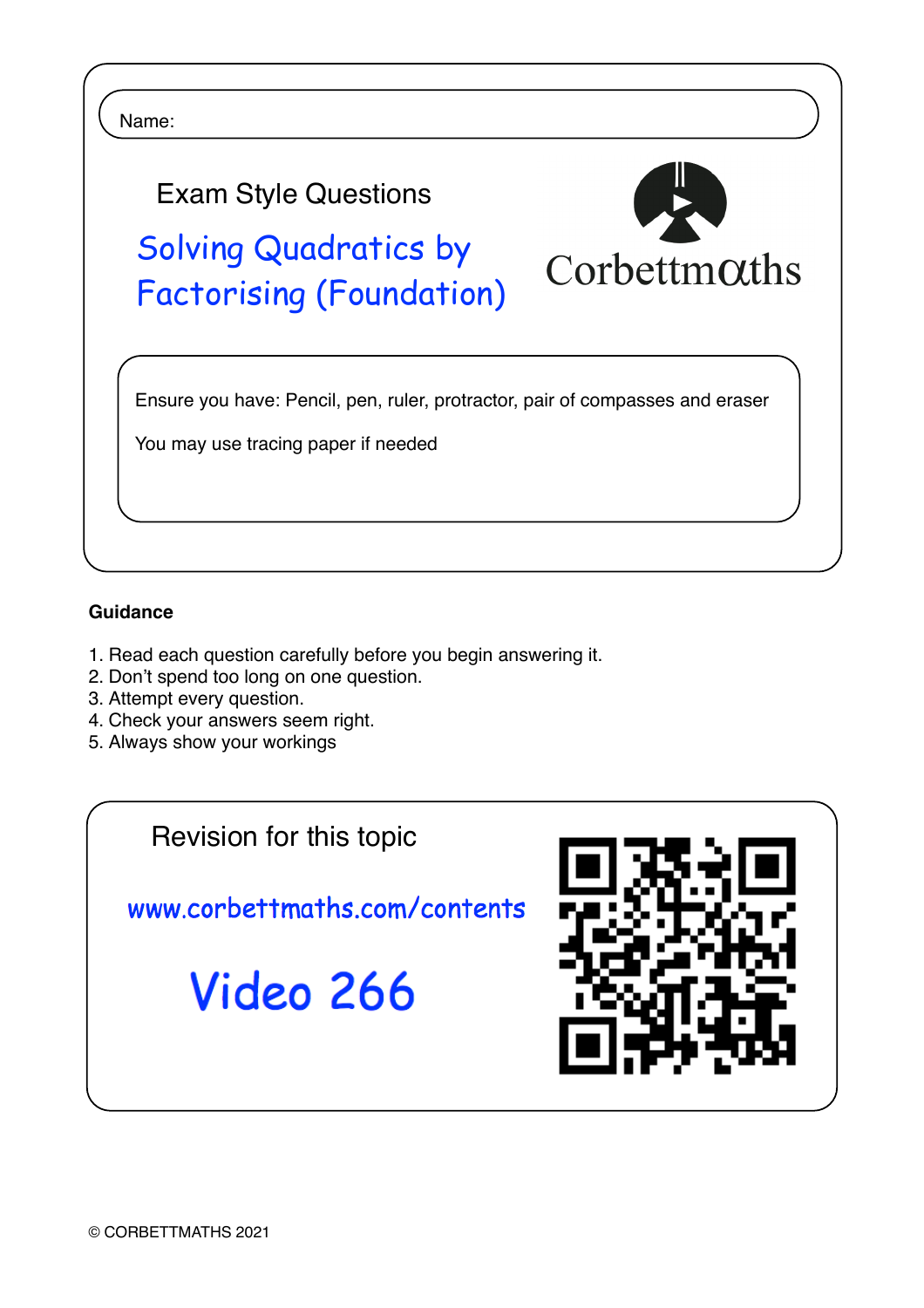Solve  $(x - 1)(x - 4) = 0$  $1.$ 

> $(2)$

 $2.$ Solve  $x^2$  + 5x + 6 = 0

> $(2)$

 $3.$ Solve  $x^2 + 9x + 14 = 0$ 

> ....................................  $(2)$

Solve  $x^2$  + 21x + 20 = 0 4.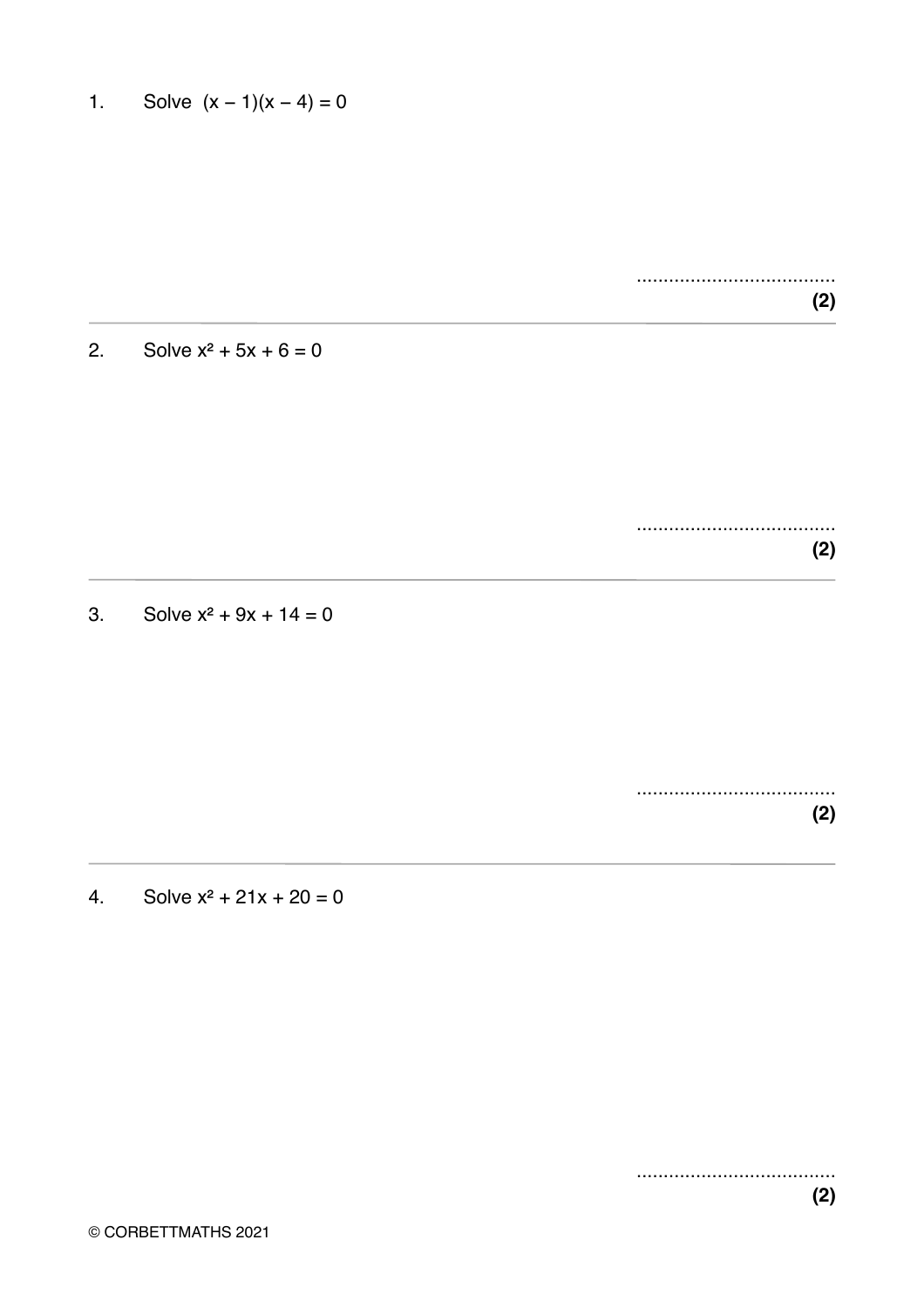$(2)$ 

Solve  $x^2 - 49 = 0$  $6.$ 

> $(2)$

Solve  $x^2 - 2x - 8 = 0$  $\overline{7}$ .

> $(2)$

Solve  $x^2$  + 10x - 24 = 0 8.

> ....................................  $(2)$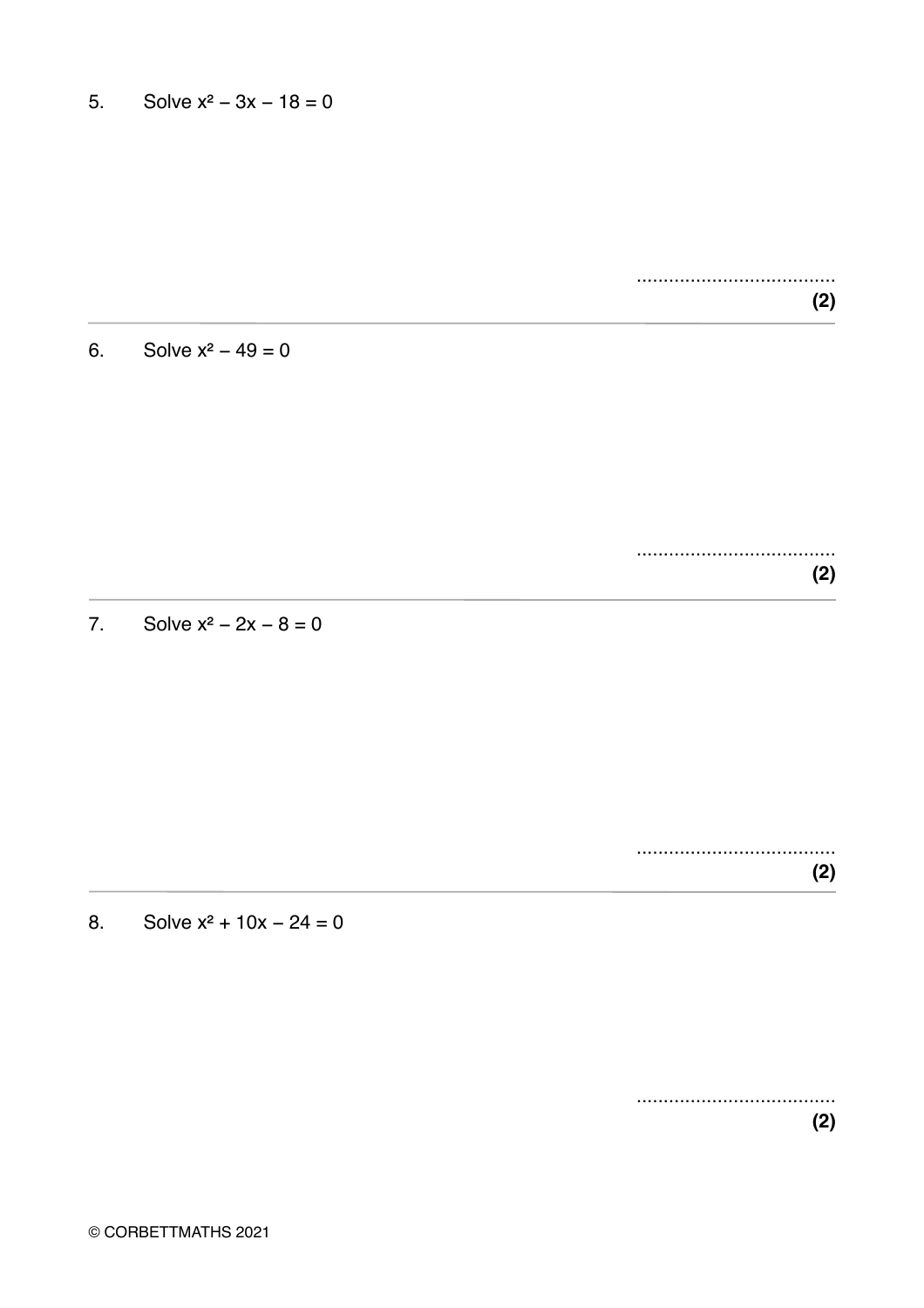..................................... **(2)**

10. Solve  $y^2 + 4y - 12 = 0$ 

..................................... **(2)**

11. Solve  $m^2 + 24m + 63 = 0$ 

..................................... **(2)**

12. Solve m² − 16m + 64 = 0

..................................... **(2)**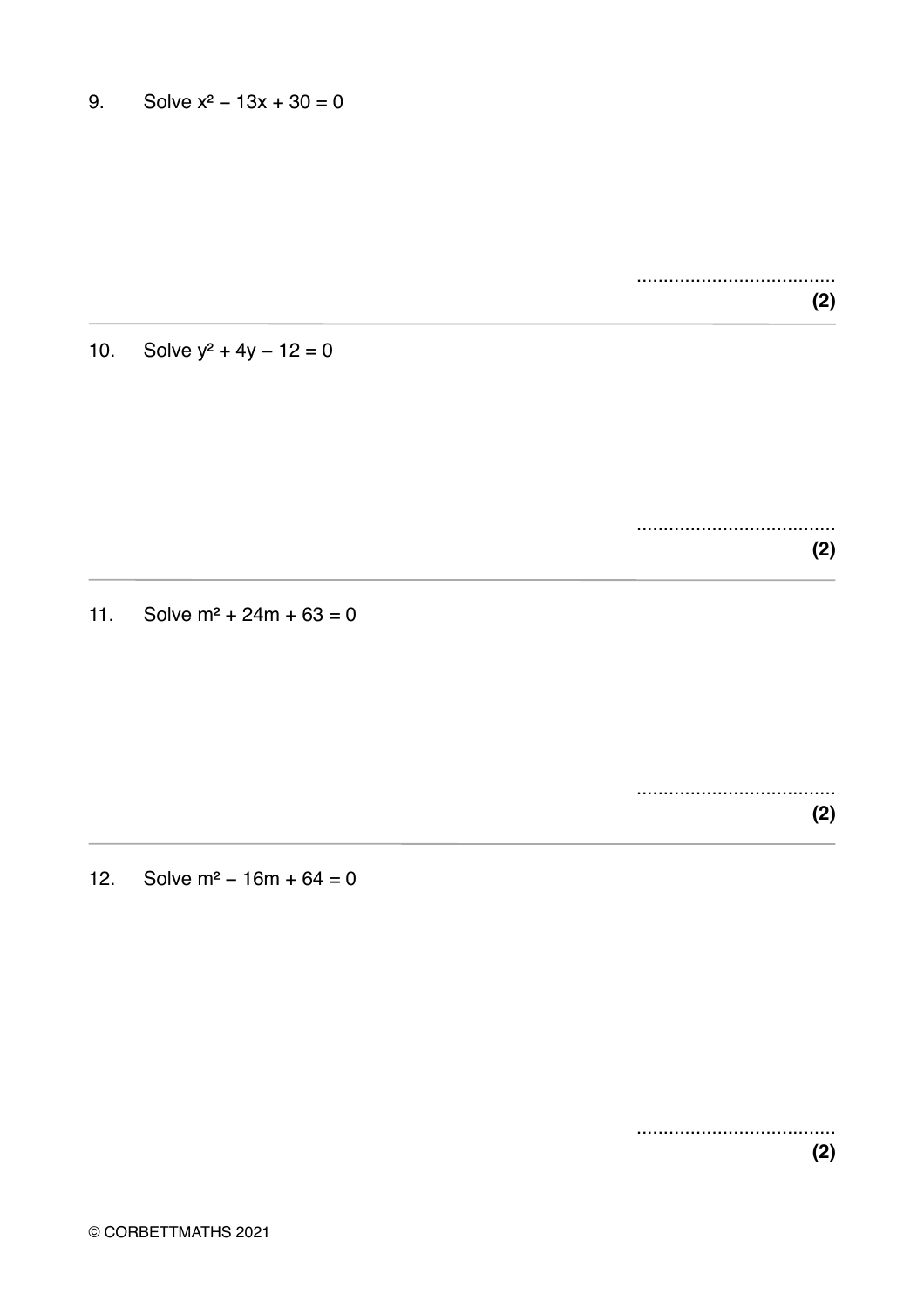$(2)$ 

Solve  $w^2 + 2w = 8$  $14.$ 

> ....................................  $(2)$

15. Solve  $x^2 = 8x - 15$ 

....................................  $(2)$ 

16. Solve  $x^2 + 70 = 17x$ 

 $(2)$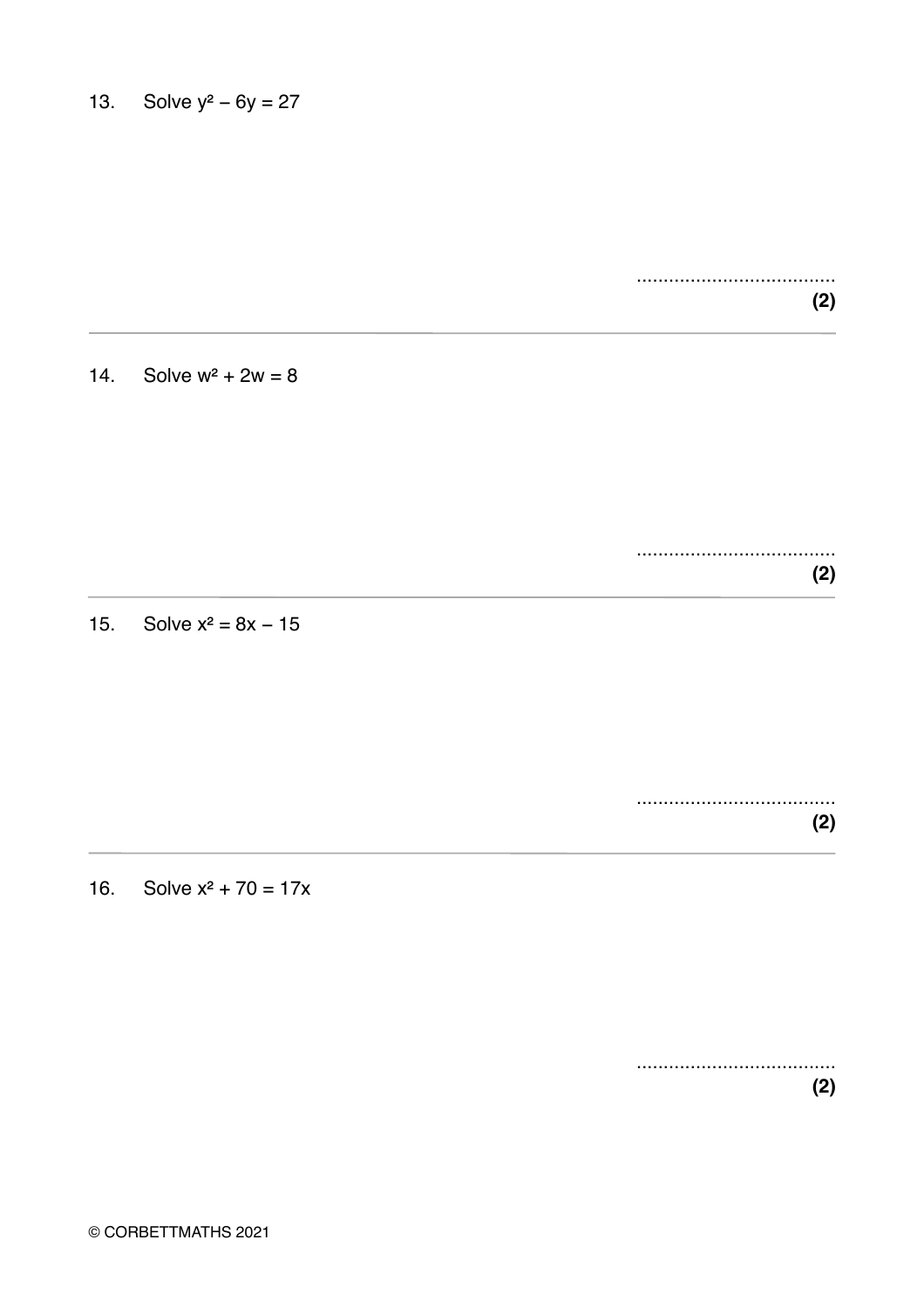..................................... **(2)**

18. Victor is y years old. His brother Fred is four years old than Victor.

The product of their ages is 780.

(a) Set up an equation to represent this information.

.....................................

**(2)**

(b) Solve your equation from (a) to find Victor's age.

..................................... **(2)**